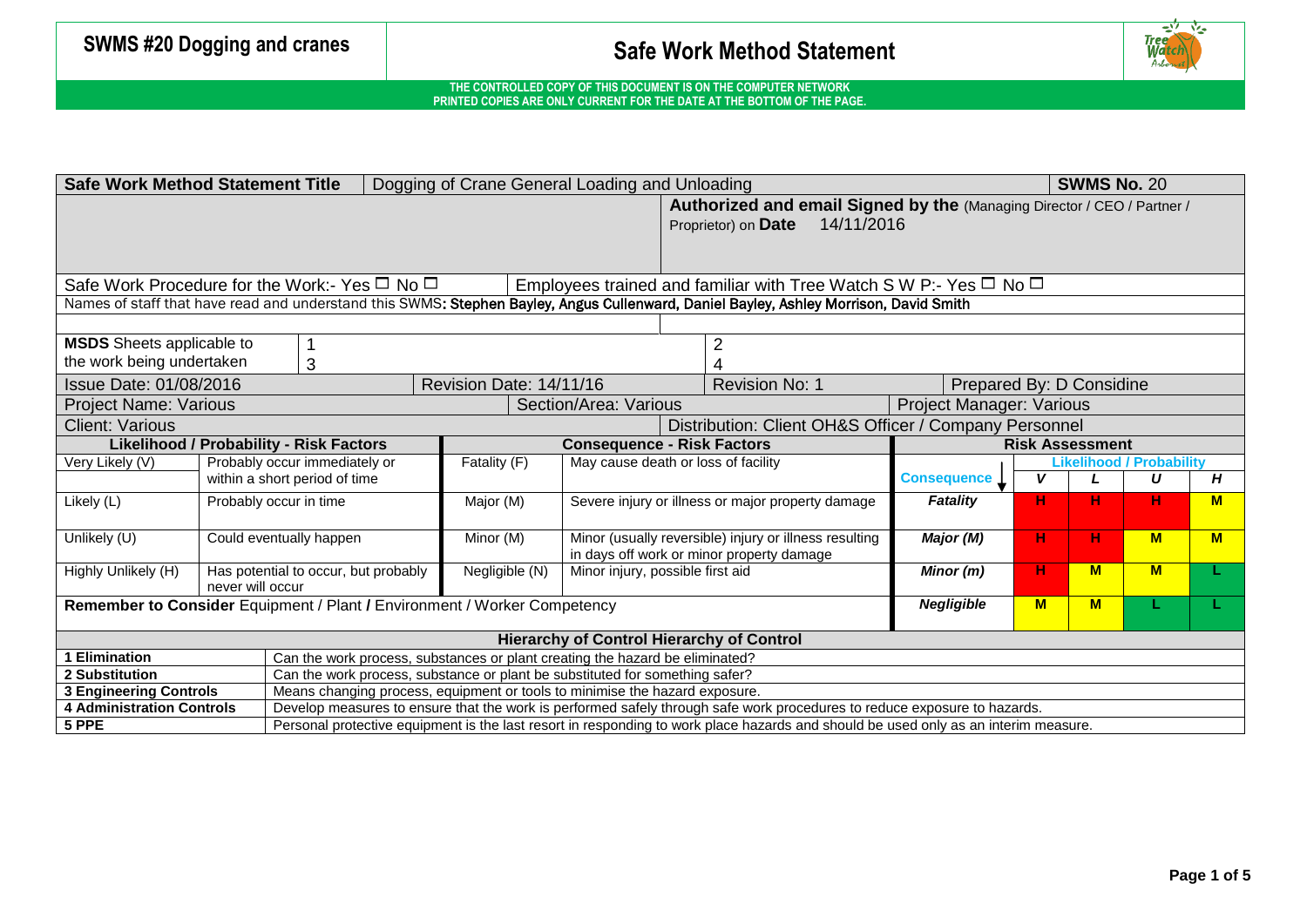

### **THE CONTROLLED COPY OF THIS DOCUMENT IS ON THE COMPUTER NETWORK PRINTED COPIES ARE ONLY CURRENT FOR THE DATE AT THE BOTTOM OF THE PAGE.**

| <b>Work Method / Task Description</b>                                                  | <b>Hazards</b>                                                                                                | <b>Risk</b>  | <b>Risk Control Measures</b>                                                                                                                                                                                                                                                                                                                                                                                                                                      | <b>Responsible Person</b>                                 |
|----------------------------------------------------------------------------------------|---------------------------------------------------------------------------------------------------------------|--------------|-------------------------------------------------------------------------------------------------------------------------------------------------------------------------------------------------------------------------------------------------------------------------------------------------------------------------------------------------------------------------------------------------------------------------------------------------------------------|-----------------------------------------------------------|
| List the tasks required to perform the activity<br>in the sequence in which they occur | Against each task list the Hazards<br>that could result in injury when the<br>task is performed by the worker | <b>Score</b> | List the Control measures required to eliminate or minimize the workers<br>exposure to each identified hazard                                                                                                                                                                                                                                                                                                                                                     | with responsibility for control<br>measure implementation |
| Working outdoors                                                                       | Personnel are exposed to<br>excessive ultra violet light<br>without adequate<br>protection.                   | M            | Suitable clothing, hats, glasses should be used to reduce<br>exposure<br>All employees to apply SPF 30+ sunscreen at the<br>beginning of the day and reapply every 2 hours                                                                                                                                                                                                                                                                                        | <b>Supervisor Employee</b>                                |
| Manual handling                                                                        | Excessive manual handling<br>could lead to muscular<br>skeletal injury.                                       | M            | Use mechanical aids ie forklift<br>$\bullet$<br>Lift with correct posture and do not try to lift something too<br>heavy<br>Request help when lifting heavy loads                                                                                                                                                                                                                                                                                                  | <b>Supervisor Employee</b>                                |
| Personal protective equipment<br>required for this activity                            | Personal injuries                                                                                             | H            | Hi visibility clothing<br>$\bullet$<br>Safety footwear<br>Safety glasses as required<br>Safety helmet as required<br>Hearing protection as required                                                                                                                                                                                                                                                                                                               | <b>Supervisor Employee</b>                                |
| Use of lifting equipment                                                               | Personal injury<br>Property damage due to<br>failure of lifting equipment                                     | H.<br>н      | Prior to any lifting gear being used, a visual inspection will<br>$\bullet$<br>be carried out on all slings, chains, shackles, etc.<br>All lifting gear to be tested and tagged for the current<br>period in accordance with Australian Standards.<br>Any damaged lifting gear will immediately be removed and<br>secured to prevent any further use.<br>Any lifting gear that is beyond repair will be destroyed.                                                | <b>Supervisor Employee</b>                                |
| Dogging the crane                                                                      | Property damage due to<br>dogging work being carried<br>out by unqualified persons                            | H            | All dogging work to be carried out by a qualified and<br>authorised personnel or trainee under direct supervision of<br>a qualified and authorised person.<br>Details or training must be recorded in a log book signed<br>by the competent person that is providing the training.<br>Beware of overhead services<br>$\bullet$<br>Employees to be familiar with and sighed of on SWMS No<br>10 Construction Work on or Near Overhead and<br>Underground Services. | Employee                                                  |
| Assess the load                                                                        | Personal injury                                                                                               | н            | Check the following size of load. Type of load, i.e. glass,<br>etc., weight of load.                                                                                                                                                                                                                                                                                                                                                                              | <b>Supervisor Employee</b>                                |
|                                                                                        | Property damage due to<br>insecure load                                                                       | H            | Do not exceed SWL of crane.<br>Check weather conditions, i.e. rain, wind, etc.<br>Ensure correct type of slings/crane required are provided                                                                                                                                                                                                                                                                                                                       |                                                           |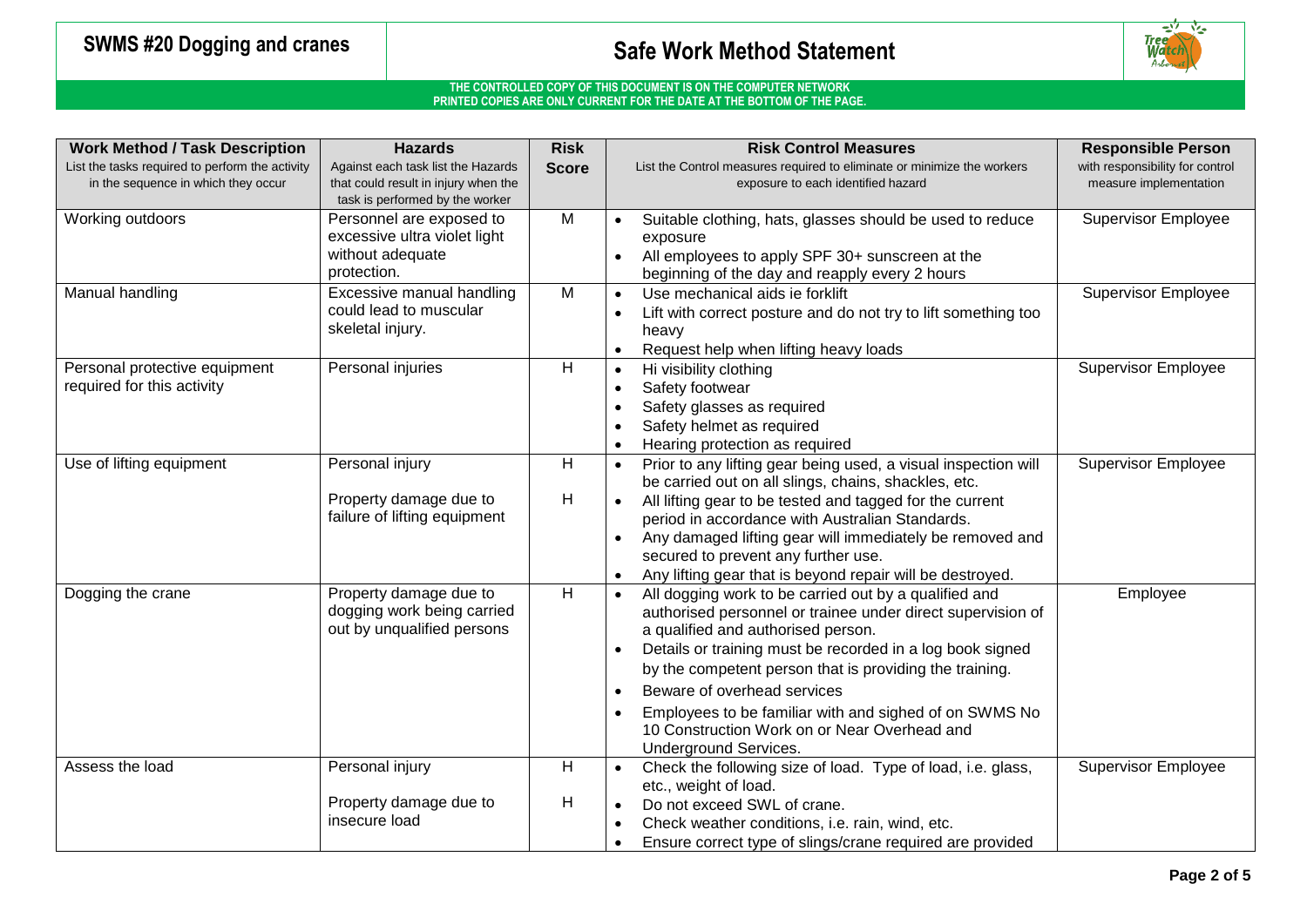

### **THE CONTROLLED COPY OF THIS DOCUMENT IS ON THE COMPUTER NETWORK PRINTED COPIES ARE ONLY CURRENT FOR THE DATE AT THE BOTTOM OF THE PAGE.**

┬

|                                                                                          |                              |                                                                         |                                                                                                        |                                                                                                                | and used to perform the task.                 |                                                                                                              |                                                              |  |
|------------------------------------------------------------------------------------------|------------------------------|-------------------------------------------------------------------------|--------------------------------------------------------------------------------------------------------|----------------------------------------------------------------------------------------------------------------|-----------------------------------------------|--------------------------------------------------------------------------------------------------------------|--------------------------------------------------------------|--|
|                                                                                          |                              |                                                                         |                                                                                                        |                                                                                                                |                                               |                                                                                                              |                                                              |  |
| <b>Work Method / Task Description</b><br>List the tasks required to perform the activity |                              | <b>Hazards</b><br>Against each task list the Hazards                    | <b>Risk</b><br><b>Score</b>                                                                            |                                                                                                                |                                               | <b>Risk Control Measures</b><br>List the Control measures required to eliminate or minimize the workers      | <b>Responsible Person</b><br>with responsibility for control |  |
| in the sequence in which they occur                                                      |                              | that could result in injury when the<br>task is performed by the worker |                                                                                                        |                                                                                                                |                                               | exposure to each identified hazard                                                                           | measure implementation                                       |  |
| Slinging the load                                                                        | Personal injury              |                                                                         | H                                                                                                      |                                                                                                                |                                               | Select correct slings/chains for load to be slung.                                                           | Employee                                                     |  |
|                                                                                          | Property damage due to       |                                                                         | H                                                                                                      |                                                                                                                | Keep unauthorised personnel clear of load.    |                                                                                                              |                                                              |  |
|                                                                                          | poor or lack of              |                                                                         |                                                                                                        |                                                                                                                | Use correct slinging techniques.              |                                                                                                              |                                                              |  |
|                                                                                          | communication                |                                                                         |                                                                                                        |                                                                                                                | bags, cement.                                 | Use brick cage for pallet lifts, i.e. bricks, blocks, lifting                                                |                                                              |  |
|                                                                                          |                              |                                                                         |                                                                                                        |                                                                                                                |                                               | Establish clear communication between dogman and                                                             |                                                              |  |
|                                                                                          |                              |                                                                         | H                                                                                                      |                                                                                                                | crane driver.                                 |                                                                                                              |                                                              |  |
| Directing the load                                                                       |                              | Personal injury                                                         |                                                                                                        | $\bullet$                                                                                                      | crane driver.                                 | Establish clear communication between dogman and                                                             | Employee                                                     |  |
|                                                                                          | Property damage due to       |                                                                         | H                                                                                                      |                                                                                                                |                                               |                                                                                                              |                                                              |  |
|                                                                                          | poor or lack of              |                                                                         |                                                                                                        |                                                                                                                |                                               |                                                                                                              |                                                              |  |
|                                                                                          | communication                |                                                                         |                                                                                                        |                                                                                                                |                                               |                                                                                                              |                                                              |  |
| Landing loads                                                                            | Personal injury              |                                                                         | H.                                                                                                     | $\bullet$                                                                                                      | Check landing area prior to lifting load.     |                                                                                                              | Employee                                                     |  |
|                                                                                          | Property damage due to       |                                                                         | H                                                                                                      |                                                                                                                | Do not land materials on incomplete formwork. |                                                                                                              |                                                              |  |
|                                                                                          | load being landed on         |                                                                         |                                                                                                        |                                                                                                                | Keep unauthorised personnel clear.            | If required obtain engineer's certificate for structure prior to                                             |                                                              |  |
|                                                                                          | incomplete formwork          |                                                                         |                                                                                                        |                                                                                                                | landing load.                                 |                                                                                                              |                                                              |  |
|                                                                                          | unstable structure           |                                                                         |                                                                                                        |                                                                                                                |                                               |                                                                                                              |                                                              |  |
| Releasing chains and slings                                                              | Personal injury              |                                                                         | H                                                                                                      | Dogman to ensure that slings/chains are clear of loads<br>prior to giving the "all clear" to the crane driver. |                                               | Employee                                                                                                     |                                                              |  |
|                                                                                          | Property damage due to       |                                                                         | H                                                                                                      |                                                                                                                |                                               | Dogman to ensure that when giving the "all clear"                                                            |                                                              |  |
|                                                                                          | clear of load                | chains and slings not being                                             |                                                                                                        | chains/slings would not get caught on any obstructions.                                                        |                                               |                                                                                                              |                                                              |  |
| Storage of lifting equipment                                                             | Lifting equipment damage     |                                                                         | $\overline{H}$<br>All lifting gear to be stored in a dry, well ventilated area<br>$\bullet$            |                                                                                                                |                                               | Employee                                                                                                     |                                                              |  |
|                                                                                          | due to incorrect storage     |                                                                         |                                                                                                        | clear of greases, vermin, hazardous substances, etc.                                                           |                                               |                                                                                                              |                                                              |  |
|                                                                                          | leading to possible personal |                                                                         |                                                                                                        |                                                                                                                |                                               |                                                                                                              |                                                              |  |
| <b>Personnel Qualifications and Experience</b>                                           | injury or property damage    |                                                                         |                                                                                                        |                                                                                                                |                                               |                                                                                                              |                                                              |  |
| Construction OH&S induction (White Card)                                                 |                              |                                                                         | <b>Personnel Duties and Responsibilities</b><br>Supervisor to carry out daily inspections of work site |                                                                                                                |                                               | <b>Training Required to Complete Work</b><br>Supervisor to be appropriately trained, qualified and competent |                                                              |  |
| Company OH&S induction                                                                   |                              | for hazards.                                                            |                                                                                                        |                                                                                                                |                                               | in OH&S.                                                                                                     |                                                              |  |
| Site specific induction                                                                  |                              |                                                                         | Personal Protective Equipment (PPE) to be worn at                                                      |                                                                                                                |                                               | Supervisor to be trained in risk identification risk assessment                                              |                                                              |  |
|                                                                                          |                              | all times on site.                                                      |                                                                                                        |                                                                                                                |                                               | and risk control                                                                                             |                                                              |  |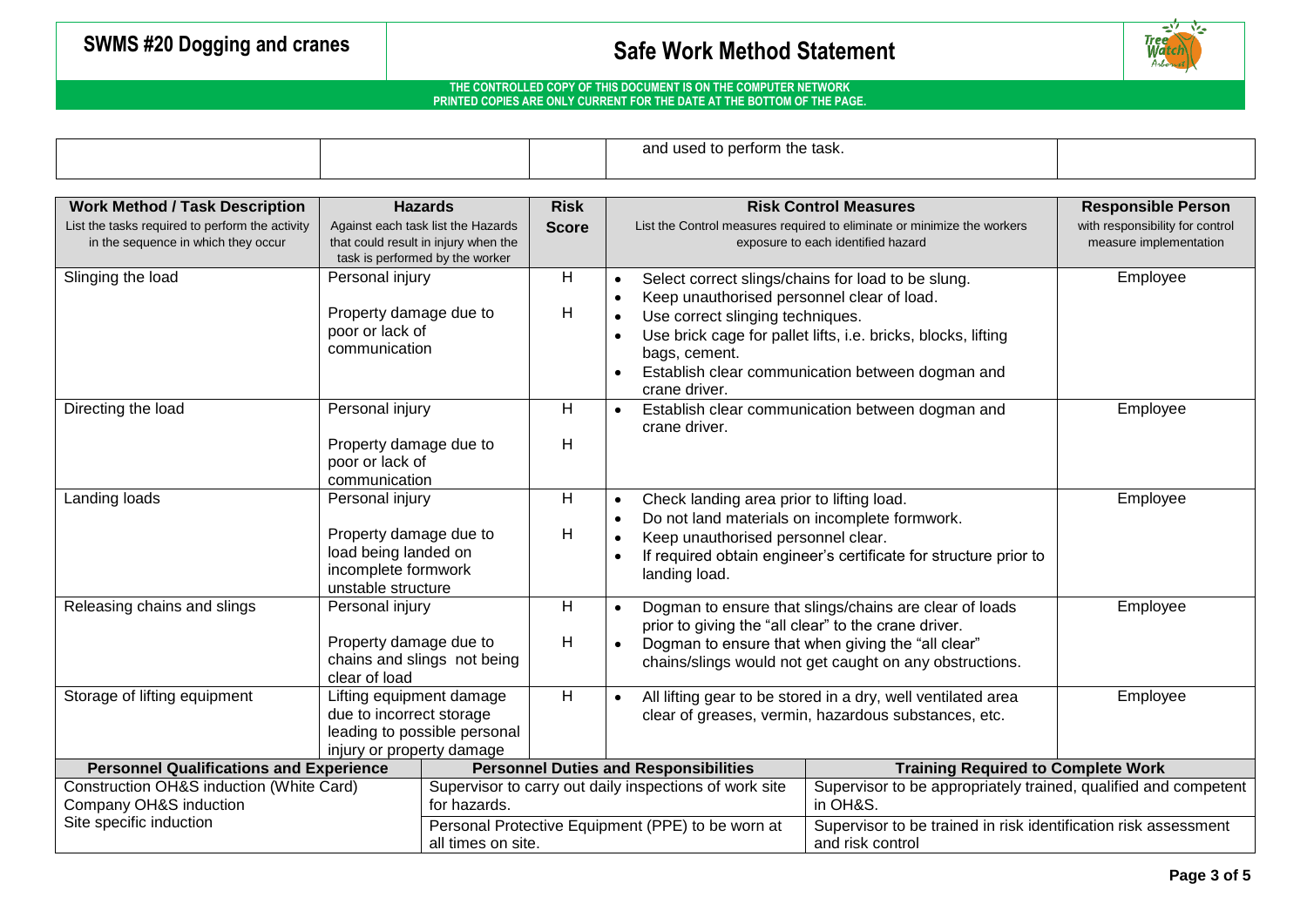

### **THE CONTROLLED COPY OF THIS DOCUMENT IS ON THE COMPUTER NETWORK PRINTED COPIES ARE ONLY CURRENT FOR THE DATE AT THE BOTTOM OF THE PAGE.**

| Trained Spotters are to be used for operations | All personnel to maintain tidy work area on site at all                       | On the job skills training to be conducted by Supervisor to |  |  |  |
|------------------------------------------------|-------------------------------------------------------------------------------|-------------------------------------------------------------|--|--|--|
| near electrical conductors                     | times.                                                                        | personnel                                                   |  |  |  |
|                                                | Barricading to be used as appropriate to protect<br>others from mobile plant. |                                                             |  |  |  |

| <b>Personnel Qualifications and Experience</b>                                         | <b>Personnel Duties and Responsibilities</b>                                   |                                                                               | <b>Training Required to Complete Work</b> |                                                                                 |  |  |
|----------------------------------------------------------------------------------------|--------------------------------------------------------------------------------|-------------------------------------------------------------------------------|-------------------------------------------|---------------------------------------------------------------------------------|--|--|
| Only persons who are competent, and where                                              |                                                                                |                                                                               |                                           | If required train persons carrying out work on or near public                   |  |  |
| required hold the appropriate certificate of                                           |                                                                                |                                                                               |                                           | roads in accordance with AS 1742.3-2002                                         |  |  |
| competency in accordance with the regulation,                                          |                                                                                |                                                                               |                                           |                                                                                 |  |  |
| must be permitted to operate plant or perform any                                      |                                                                                |                                                                               |                                           |                                                                                 |  |  |
| installation or maintenance work on powered                                            |                                                                                |                                                                               |                                           |                                                                                 |  |  |
| mobile plant.                                                                          |                                                                                |                                                                               |                                           |                                                                                 |  |  |
| Engineering Details / Certificates / WorkSafe Approvals / Australian Standards         |                                                                                |                                                                               |                                           | Referenced - Guidance Notes / Legislation / Regulations                         |  |  |
| AS 2550 Set of Standards covering the safe use of cranes of all types (including       |                                                                                | Occupational Health and Safety Act 2004 & all OH&S Acts within other States   |                                           |                                                                                 |  |  |
| hoists, elevating work platforms and building maintenance units, but not forklift      |                                                                                | Occupational Health and Safety Regulations 2007 & all OH&S Regulations within |                                           |                                                                                 |  |  |
| trucks).                                                                               |                                                                                | other States                                                                  |                                           |                                                                                 |  |  |
| AS 2550.1-2002 Cranes, hoists and winches - Safe use Part 1: General                   |                                                                                |                                                                               |                                           | OH&S Safety Regulations 2007, Chapter 3 - Part 3.5 Plant                        |  |  |
| requirements                                                                           |                                                                                |                                                                               |                                           | OH&S Safety Regulations 2007, Chapter 3 - Part 3.6 High Risk Work               |  |  |
| AS1418.1 Crane, hoists and winches - General requirements                              |                                                                                | OH&S Safety Regulations 2007, Chapter 3 - Part 3.1 Manual Handling            |                                           |                                                                                 |  |  |
| AS 1353.2 Flat synthetic-webbing slings - Care and use                                 |                                                                                | Code of Practice for Plant 1995 (Compliance Code)                             |                                           |                                                                                 |  |  |
| AS 3775.2 Chain slings - Grade T - Care and use                                        |                                                                                | Code of Practice for Building and Construction Workplace (Compliance Code)    |                                           |                                                                                 |  |  |
| AS 4497.2 Round slings - Synthetic fibre - Care and use                                |                                                                                | Code of Practice for Manual Handling (Compliance Code)                        |                                           |                                                                                 |  |  |
| AS 4991 Lifting devices                                                                |                                                                                |                                                                               |                                           | Safety Precautions in Trenching Operations (Code of Practice No. 8,1988         |  |  |
| AS 1742.3-2002 Manual of uniform traffic control devices – Traffic control devices for |                                                                                |                                                                               |                                           | WorkSafe Victoria Framework for Undertaking Work Near Overhead and              |  |  |
| works on roads                                                                         |                                                                                | <b>Underground Assets</b>                                                     |                                           |                                                                                 |  |  |
| AS 1742.2-1994 Manual of uniform traffic control devices - Traffic control devices for |                                                                                |                                                                               |                                           |                                                                                 |  |  |
| general use                                                                            |                                                                                |                                                                               |                                           |                                                                                 |  |  |
| AS 1742.10-1990 Manual of uniform traffic control devices - Pedestrian control and     |                                                                                |                                                                               |                                           |                                                                                 |  |  |
| protection                                                                             |                                                                                |                                                                               |                                           |                                                                                 |  |  |
| AS/NZS 4602:1999 High visibility safety garments                                       |                                                                                |                                                                               |                                           |                                                                                 |  |  |
| AS 1470 Health and Safety at Work - Principles and Practices                           |                                                                                |                                                                               |                                           |                                                                                 |  |  |
| <b>Plant / Equipment</b>                                                               | <b>Maintenance Checks</b>                                                      |                                                                               |                                           |                                                                                 |  |  |
| Plant Hazard Identification and Risk Assessment to be conducted for plant use eg       | Daily safety checklist (Log Books) for all plant on site to be completed daily |                                                                               |                                           |                                                                                 |  |  |
| Cranes Scissor Lift, Boom Lift, etc                                                    |                                                                                | All plant to be maintained in accordance with manufacturer's recommendations. |                                           |                                                                                 |  |  |
|                                                                                        |                                                                                | Maintaince records to be available on site                                    |                                           |                                                                                 |  |  |
|                                                                                        |                                                                                |                                                                               |                                           | Daily / weekly / monthly inspections / safety checklist to be available on site |  |  |
| <b>Responsible Person (Supervisor Foreman)</b>                                         | <b>Name: Various</b>                                                           |                                                                               |                                           |                                                                                 |  |  |
|                                                                                        |                                                                                |                                                                               |                                           |                                                                                 |  |  |